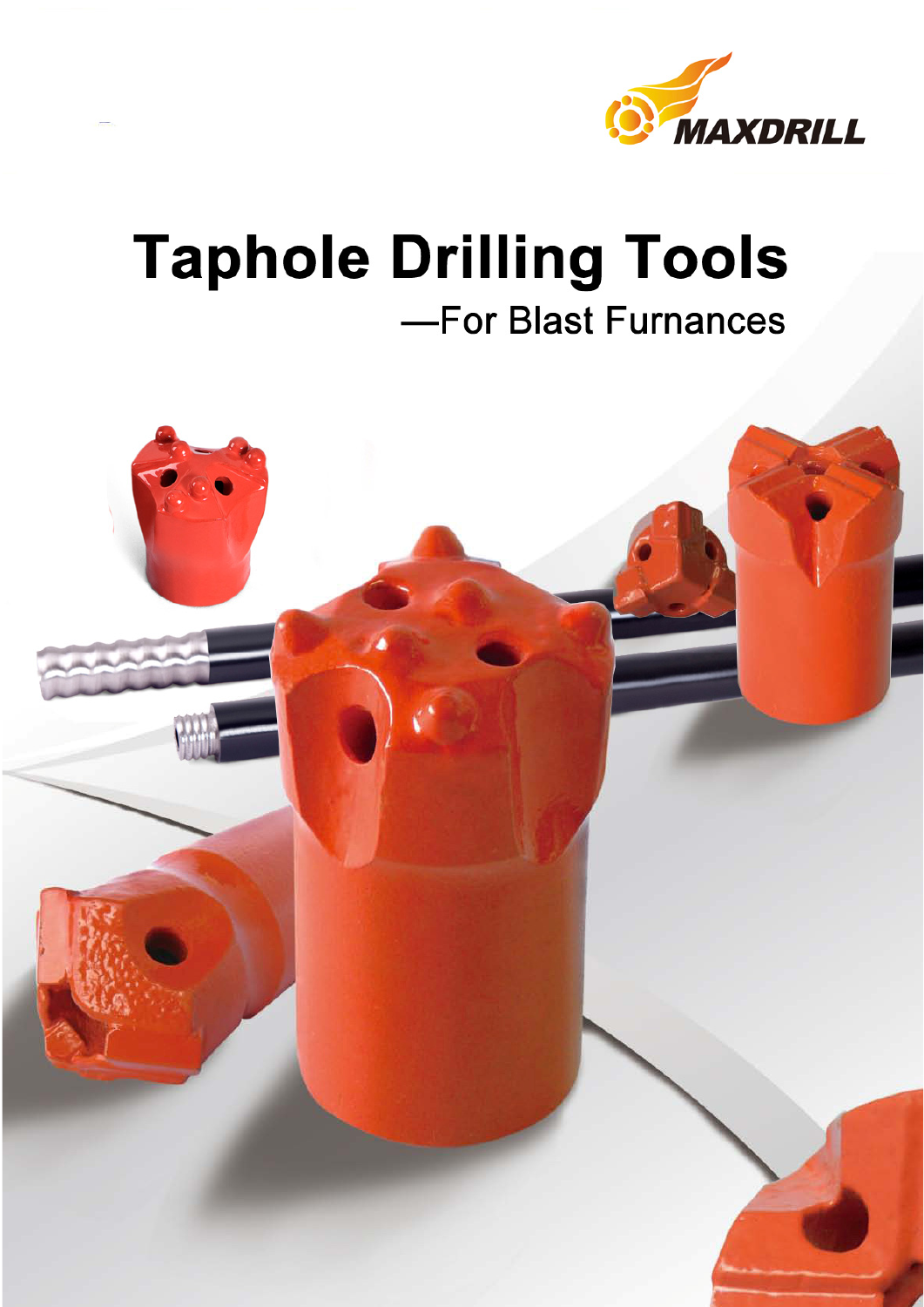

## **Taphole Drill Bit For Blast Furnaces**



#### **Carbide 3-blade Type**

|                    | <b>Diameter</b> |        | Part No.       |  |
|--------------------|-----------------|--------|----------------|--|
| <b>Description</b> | mm              | in     |                |  |
|                    | 45              | 13/4"  | <b>TC01-45</b> |  |
|                    | 48              | 17/8"  | <b>TC01-48</b> |  |
|                    | 51              | 2"     | TC01-51        |  |
|                    | 54              | 2 1/8" | TC01-54        |  |
|                    | 57              | 21/4"  | TC01-57        |  |
|                    | 64              | 2 1/2" | TC01-64        |  |
|                    | 76              | 3"     | TC01-76        |  |
|                    | 89              | 31/2"  | TC01-89        |  |
|                    | 102             | 4"     | TC01-102       |  |

#### **Carbide Cross Type**

|                    | <b>Diameter</b> |       | Part No.       |
|--------------------|-----------------|-------|----------------|
| <b>Description</b> | <sub>mm</sub>   | in    |                |
|                    | 35              | 13/8" | TC11-35        |
|                    | 38              | 11/2" | TC11-38        |
|                    | 45              | 13/4" | <b>TC11-45</b> |
|                    | 48              | 17/8" | TC11-48        |
|                    | 51              | 2"    | TC11-51        |
|                    | 54              | 21/8" | TC11-54        |
|                    | 57              | 21/4" | TC11-57        |
|                    | 64              | 21/2" | TC11-64        |
|                    | 76              | 3"    | TC11-76        |
|                    | 89              | 31/2" | TC11-89        |
|                    | 102             | 4"    | TC11-102       |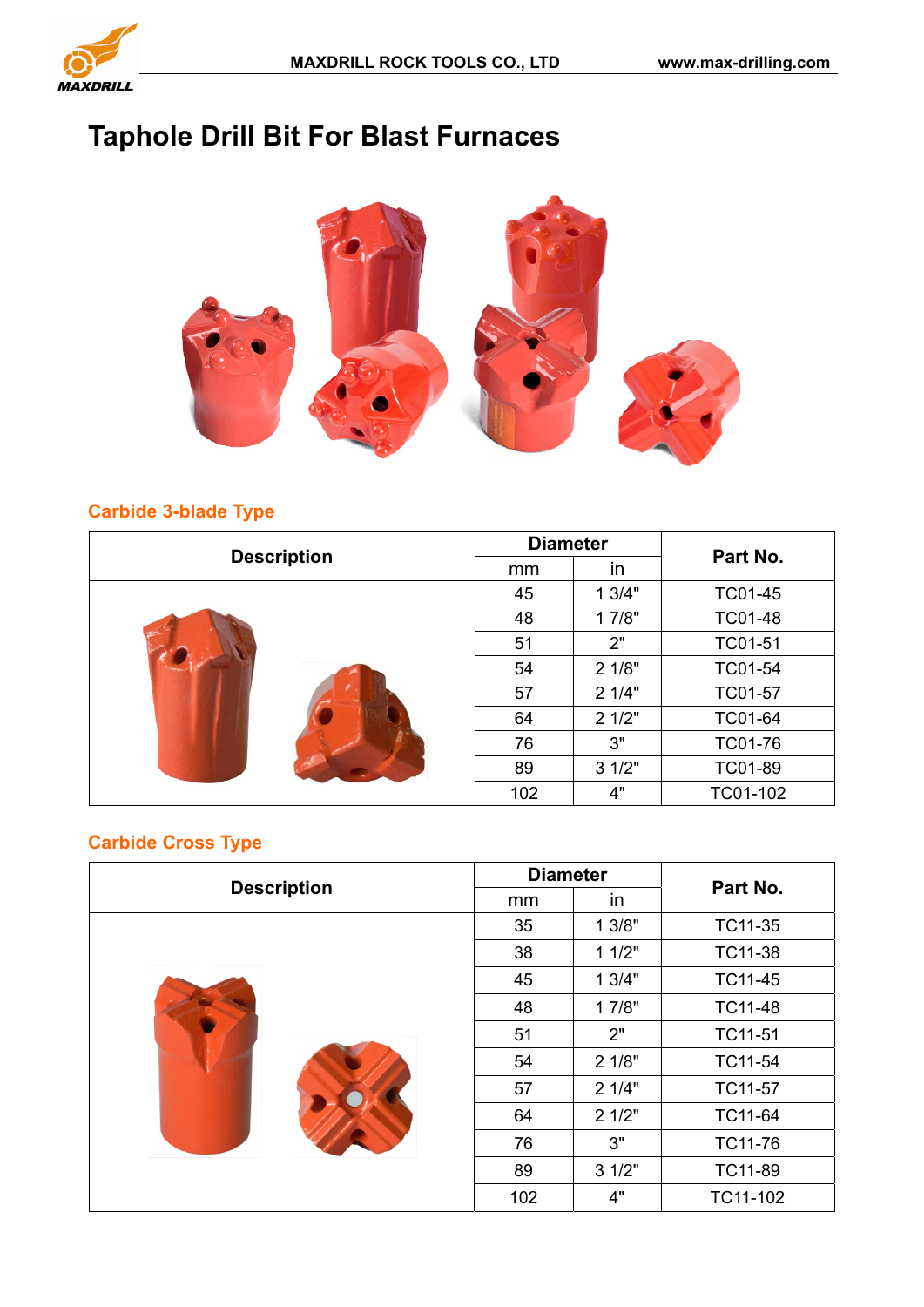

#### **Carbide Thread Button Type**

| <b>Description</b> | <b>Diameter</b> |       | Part No. |  |
|--------------------|-----------------|-------|----------|--|
|                    | mm              | in    |          |  |
|                    | 45              | 13/4" | TC10-45  |  |
|                    | 48              | 17/8" | TC10-48  |  |
|                    | 51              | 2"    | TC10-51  |  |
|                    | 54              | 21/8" | TC10-54  |  |
|                    | 57              | 21/4" | TC10-57  |  |
|                    | 64              | 21/2" | TC10-64  |  |
|                    | 76              | 3"    | TC10-76  |  |
|                    | 89              | 31/2" | TC10-89  |  |
|                    | 102             | 4"    | TC10-102 |  |

#### **All-steel Cross Type**

|                    | <b>Diameter</b> |       | Part No. |
|--------------------|-----------------|-------|----------|
| <b>Description</b> | mm              | in    |          |
|                    | 35              | 13/8" | S11-35   |
|                    | 38              | 11/2" | S11-38   |
|                    | 41              | 15/8" | S11-41   |
|                    | 45              | 13/4" | S11-45   |
|                    | 48              | 17/8" | S11-48   |
|                    | 51              | 2"    | S11-51   |
|                    | 54              | 21/8" | S11-54   |
|                    | 57              | 21/4" | S11-57   |
|                    | 64              | 21/2" | S11-64   |
|                    | 76              | 3"    | S11-76   |
|                    | 89              | 31/2" | S11-89   |
|                    | 102             | 4"    | S11-102  |

### **Taphole Drill Bit Part No. Rules**

## **TC 01 - 45**

| <b>TC</b> | ТC | Tungsten Carbide bit |  |  |
|-----------|----|----------------------|--|--|
|           | S  | All Steel bit        |  |  |
| 01        | 01 | 3-blade type         |  |  |
|           | 11 | cross bit            |  |  |
|           | 10 | button bit           |  |  |
| 45        | 45 | Diameter(mm)         |  |  |